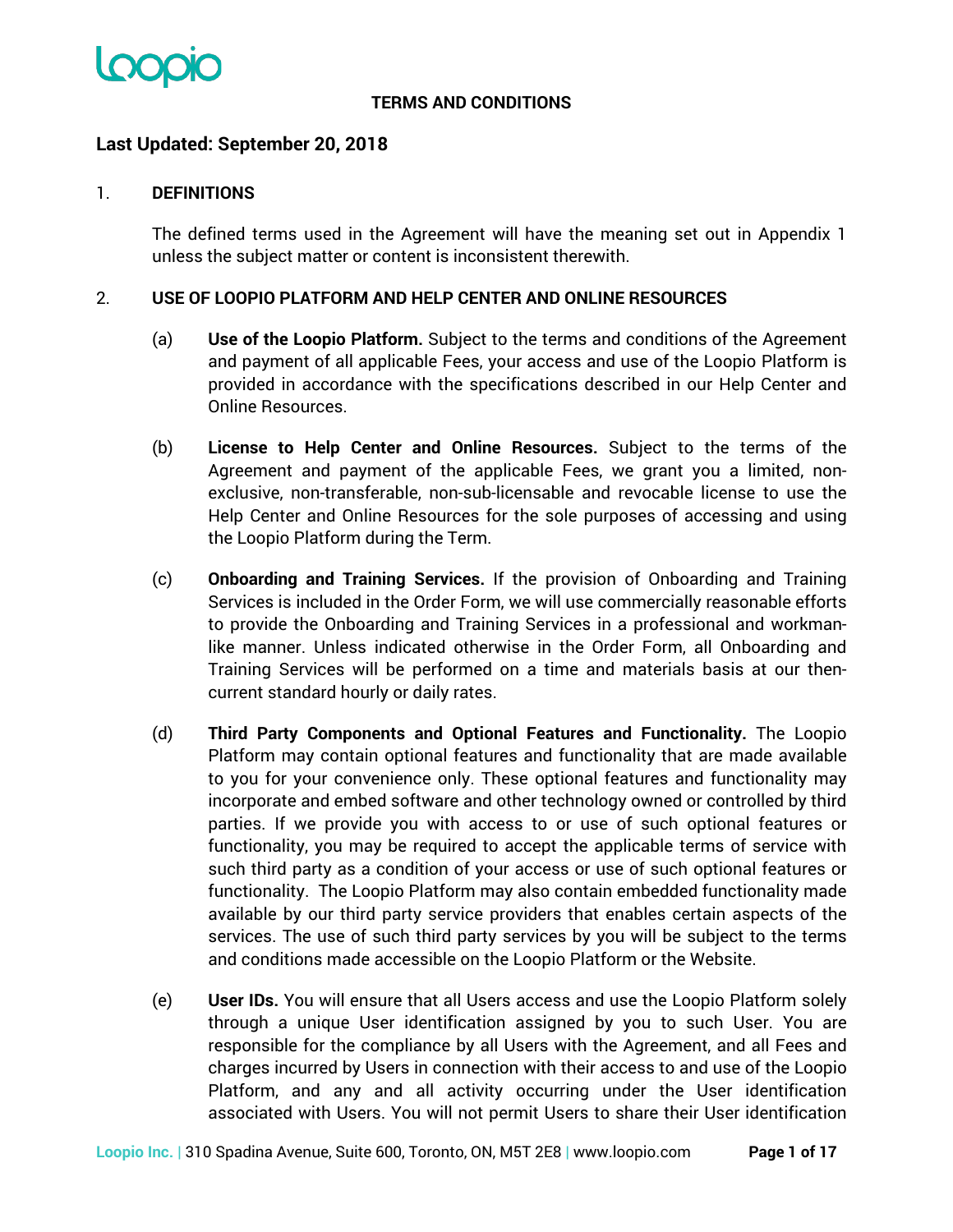

with any other Person and you will not create generic User identification for use by multiple Users.

- (f) **Restrictions on Use of the Loopio Platform.** You will use the Loopio Solution as contemplated in the Agreement and Customer shall not, and shall not allow third parties to (together, the "**Use Restrictions**"):
	- (i) license, sublicense, sell, resell, lease, transfer, assign, distribute, time share or otherwise make the Loopio Solution available to any third party except Users;
	- (ii) modify, translate, reverse engineer, decompile, disassemble or create derivative works based on the Loopio Property, except to the extent expressly permitted in writing by us or pursuant to Applicable Law;
	- (iii) circumvent any User limits or other use restrictions that are built into the Loopio Solution;
	- (iv) cause interference with the Loopio Platform's network operations, attempt to bypass our network or security controls, or otherwise re-arrange, disconnect, disable, remove, repair or otherwise interfere with any parts of the Loopio Solution or the receipt of services by our other customers;
	- (v) use any type of spider, virus, worm, trojan-horse, time bomb or any other codes or instructions that are designed to distort, delete, damage or disassemble the technology underlying the Loopio Platform;
	- (vi) use, or permit the use of, the Loopio Solution in a manner contrary to Applicable Law or that infringes, violates or misappropriates the rights of any third parties, including the privacy rights or intellectual property rights of such third parties;
	- (vii) send any unsolicited commercial communications prohibited by Applicable Law;
	- (viii) store or process Personal Information characterized as sensitive information under applicable Privacy Laws, including any health information, social insurance, social security or credit card numbers;
	- (ix) use the Loopio Solution in order to build a competitive solution or service;
	- (x) access (or attempt to access) any of the Loopio Solution by any means other than through the User ID that is provided by Loopio;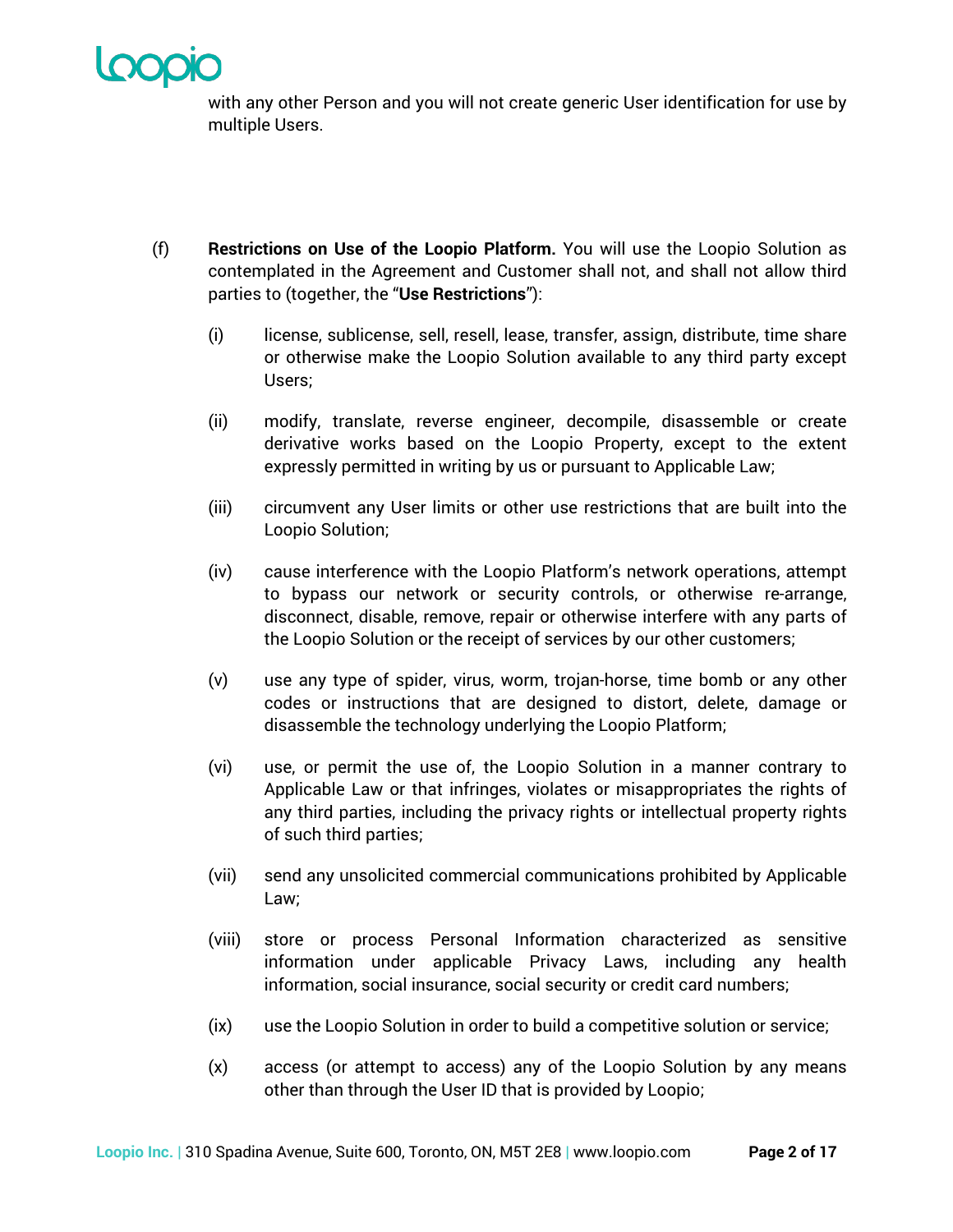

- (xi) access the Loopio Solution if you are a competitor of ours; or
- (xii) remove any proprietary notices, labels, or marks from the Loopio Solution.
- (g) **Notification.** You will notify us if you become aware of a breach of the restrictions on the use of the Loopio Platform in the Agreement, including the Use Restrictions.

(h) **Suspension Rights to Address Issues or for Violation of the Agreement.** Without limiting our rights and remedies under the Agreement, we, at our discretion, may suspend your access to the Loopio Platform: (i) to address technical, security or other emergency issues; or (ii) if we believe you have violated any provision of the Agreement, including the Use Restrictions. In such circumstances, we will use commercially reasonable efforts to notify you of the reasons for suspension as soon as practicable, but may not be able to do so at the time of suspension if the reason for the suspension is to address an emergency issue, but we will notify you promptly thereafter. In the circumstances described in clause (i), upon the resolution of the emergency issue, we will promptly reinstate your access to the Loopio Platform. We will not be responsible to you for any damages or be obligated to repay any fees to you that may result arising from a suspension in accordance with this Section 2(h).

## 3. **PRIVACY**

- (a) **Access to your User Account Information.** During the course of making available the Loopio Platform to you we may host, disclose, collect, store and use Personal Information of your authorized users granted access by you to the Loopio Solution (each, a "**User**") in accordance with our Privacy Policy, including: (i) if required by Applicable Law or any Governmental or Regulatory Authority; or (ii) if necessary to perform our obligations or to exercise our rights under the Agreement, including to monitor usage by your Users, and detect, investigate or prevent any actual or potential violation of the Agreement, including the Use Restrictions.
- (b) **Personal Information.** The primary purpose of the Loopio Platform is not to host, process or store Personal Information of third parties uploaded by you, and we do not actively access, monitor, process or amend such Personal Information except to the extent requested by you in connection with our performance of the User Support Services or as an incidental part of the automated processing performed by the Loopio Platform. To the extent that you upload such Personal Information you are responsible for ensuring that your use of the Loopio Platform and provision of such Personal Information is in compliance with all applicable Privacy Laws and that you have provided all necessary notice, obtained all necessary consents, and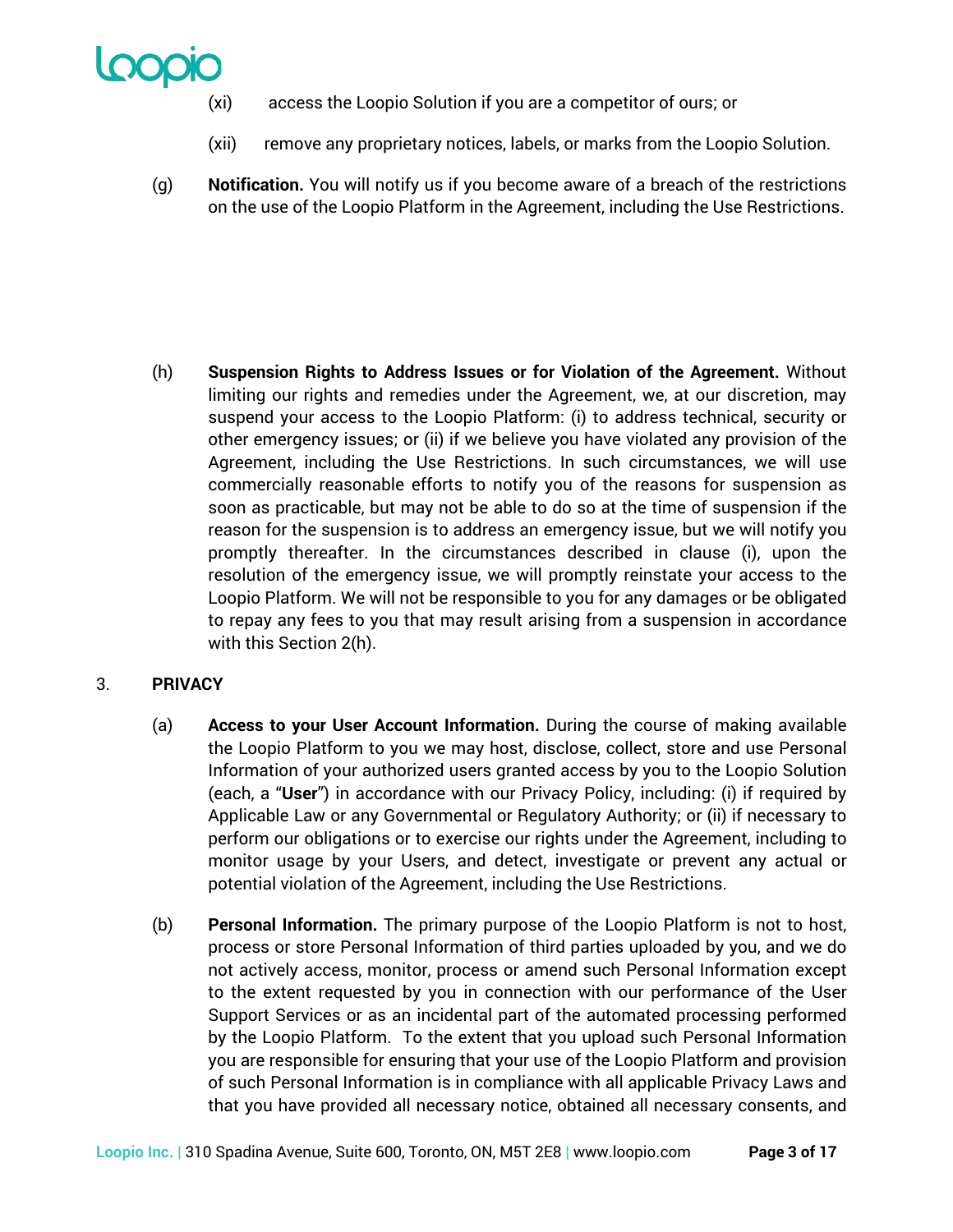

otherwise have all authority to provide such Personal Information to Loopio for the purposes of this Agreement.

- (c) **Privacy Policy.** Customer understands that any Personal Information will be treated in accordance with Loopio's Privacy Policy, the then-current version is accessible via https://www.loopio.com/privacy (the "**Privacy Policy**"). We reserve the right to update the Privacy Policy and an up-to-date version of our then current Privacy Policy will be made accessible via the Website. We will provide you with notice of any material changes by sending an email to the contract address in the Order Form or through the Loopio Platform.
- (d) In the course of rendering the Services, Loopio shall:
	- (i) only use Personal Information for the purposes of rendering the Loopio Solution in accordance with the Agreement and as otherwise instructed by Customer in writing from time to time;
	- (ii) not disclose any Personal Information to any third party without the prior written consent of Customer;
	- (iii) where any disclosure or transfer of Personal Information is required by law, promptly notify Customer in writing before complying with any such requirement for disclosure (except where legally prohibited to do so);
	- (iv) limit access to Personal Information only to those employees and subprocessors who need to have access to the Personal Information for the purposes providing the Loopio Solution;
	- (v) notify Customer in writing immediately upon Loopio becoming aware of, or suspecting, any loss, theft, damage or unauthorized or unlawful access or processing, and comply with all instructions of Customer in connection therewith;
	- (vi) provide Customer (or its representatives) with access to the records, facilities and premises of Loopio for the purposes of auditing, inspecting, examining and otherwise verifying Loopio's compliance with this Section 3; and
	- (vii) enter into a written agreement with each subcontractor or third party that has access to Personal Information that imposes obligations on the subcontractor or third party that are substantially similar to those imposed on Loopio under this Section 3.

## 4. **SUPPORTED BROWSERS; USER SUPPORT; MAINTENANCE AND UPGRADES**

(a) **Supported Browsers.** Although the Loopio Platform is designed to operate with most internet browsers including Google Chrome, Safari and FireFox, our recommended internet browser is Google Chrome. Although the Loopio Platform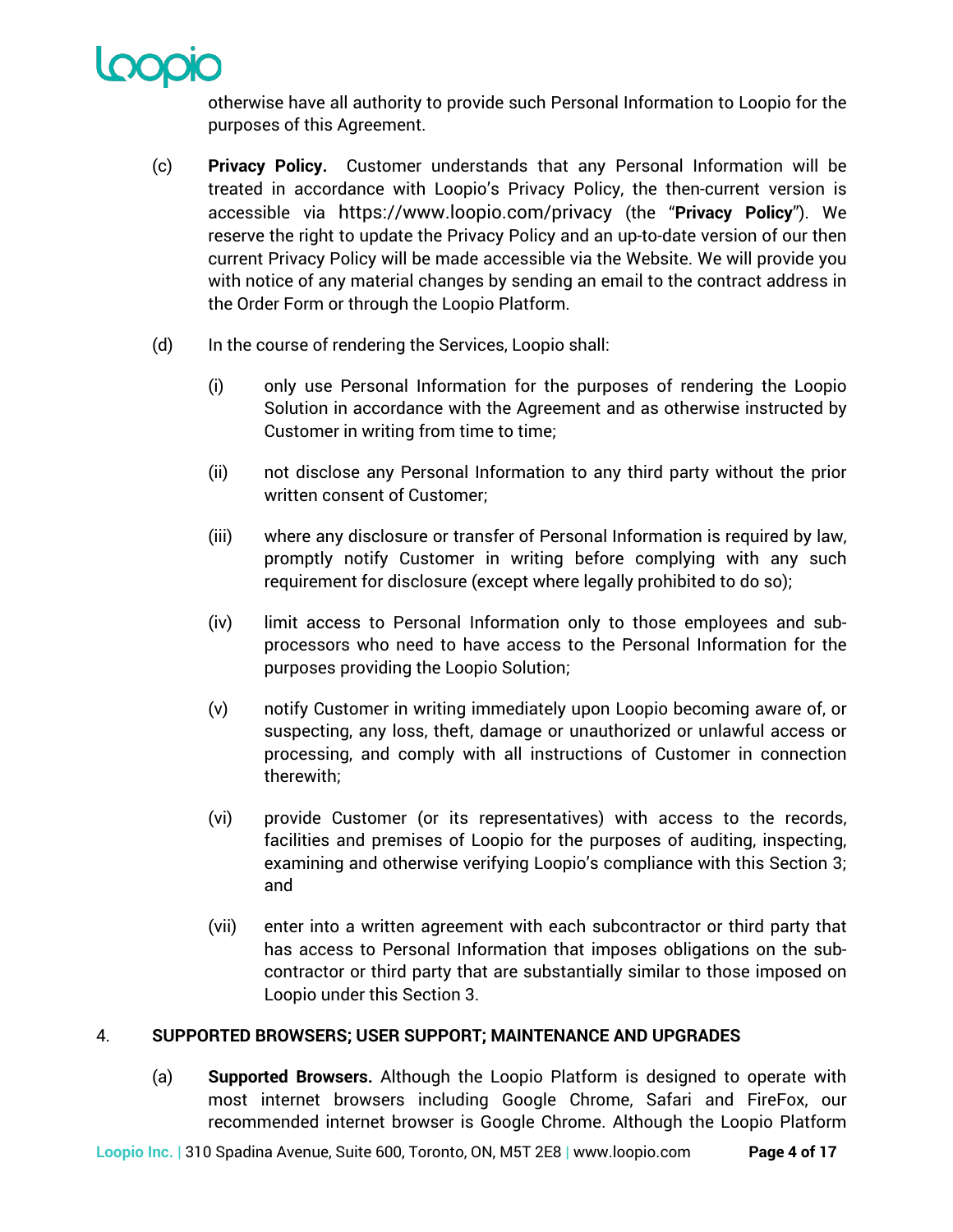

may be accessible through Internet Explorer, we do not support Internet Explorer and will not be responsible for your use of the Loopio Platform through Internet Explorer. Accordingly, any support requests for Internet Explorer will result in our recommendation you migrate to a different browser supported by us.

- (b) **User Support Services.** We make available support via telephone and email at the phone number and email address located on our Help Center and Online Resources during our normal business hours on Monday through Friday from 9am ET to 9pm ET, except for telephone support during statutory holidays observed in Ontario.
- (c) **Maintenance and Upgrades.** You acknowledge and agree that the Loopio Platform is made available to you as a software-as-a-service. Accordingly, due to the nature of software-as-a-service, you are not subscribing to fixed set of specifications and functionality or the expectation of any future functionality. We may perform maintenance or provide upgrades to the Loopio Platform from time to time to provide enhanced features and improvements, bug fixes and error corrections. We will use commercially reasonable efforts to provide you with 48 hours' advance notice prior to our performance of any scheduled maintenance or upgrades, which may result in the unavailability of the Loopio Platform. The extent of the new features or functionality that may be made available to you will depend on your then current subscription plan.

## 5. **OWNERSHIP AND LICENCE TO CONTENT**

- (a) **Exclusive Ownership.** Except for the rights and licenses granted in the Agreement, you acknowledge and agree that we and our licensors own (and will own) any and all intellectual property rights in and to: (i) the Loopio Solution; (ii) the De-Identified Information; (iii) anything developed or delivered by or on behalf of Loopio under the Agreement; (iv) Feedback; and (v) any modifications, improvements, customizations, updates, enhancements, aggregations, compilations, translations, adaptations or derivative works in the foregoing subsections (i) through (iv) (together, the "**Loopio Property**"). All rights not expressly granted by us under the Agreement are reserved.
- (b) **Content.** As between you and Loopio, you own any and all intellectual property rights in and to the content you provide, create, store and process through the Loopio Platform (the "**Content**"). You hereby grant Loopio a worldwide, royalty-free, fully paid-up, non-exclusive license during the Term to host, collect, use and store the Content: (i) for the purpose of making available the Loopio Solution to you and to provide related services to you; (ii) to exercise our rights and perform our obligations under the Agreement; and (iii) to generate anonymized and aggregated information to enable us to monitor the performance, use and stability of the Loopio Platform, and to improve the Loopio Solution (the "**De-Identified Information**").

## 6. **CONFIDENTIALITY**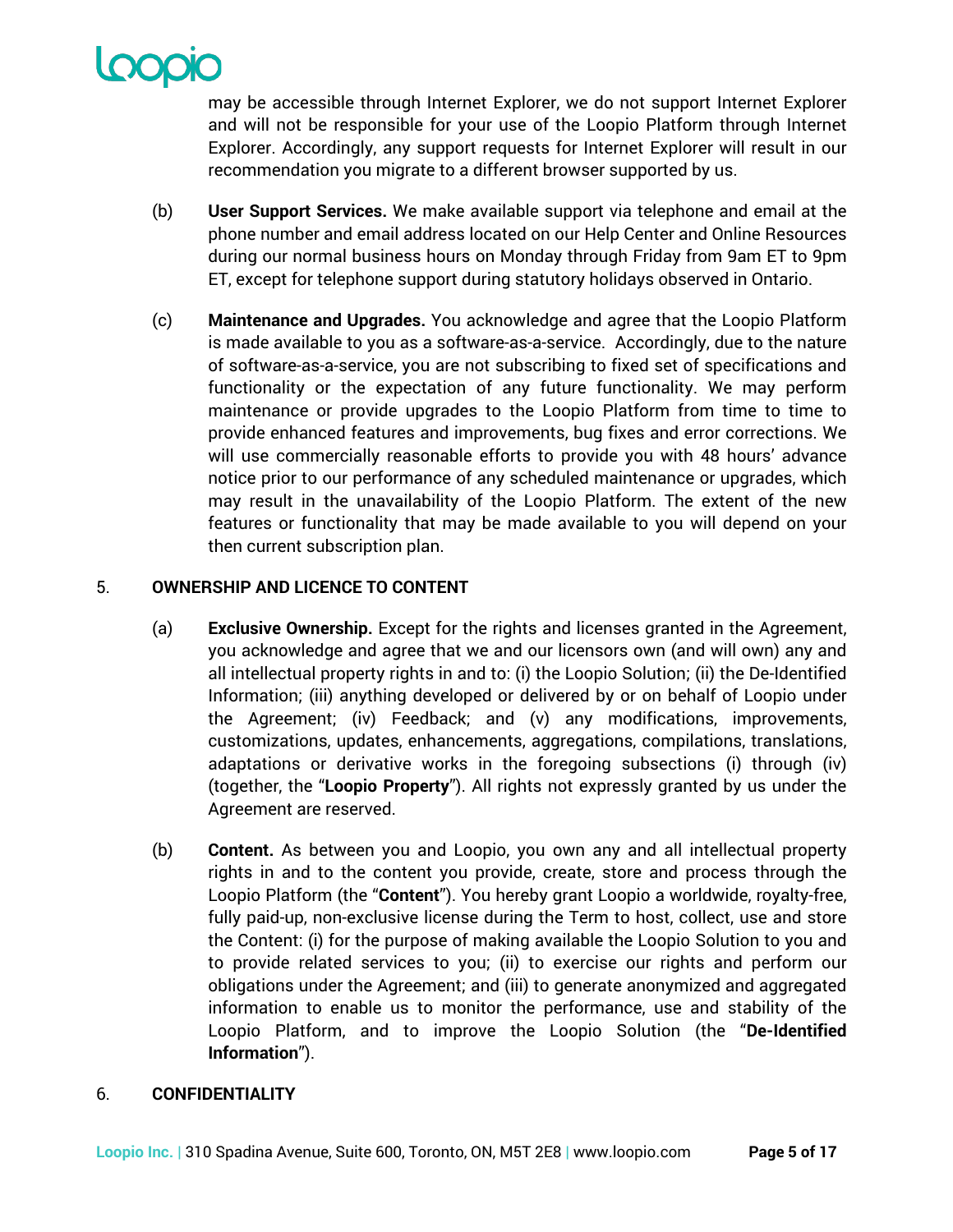- Confidentiality. "Confidential Information" means information of a Party (the "**Disclosing Party**") that the other Party (the "**Receiving Party**") receives in connection with the provision or receipt of the Loopio Solution under the Agreement, which based on the circumstances under which it was disclosed, a reasonable person would believe to be confidential to the Disclosing Party, including, with respect to you, your Content and Personal Information, and with respect to Loopio, information concerning Loopio Property and the provisions of the Agreement. Notwithstanding the foregoing, Confidential Information (other than Personal Information) does not include information that is: (i) previously known to the Receiving Party prior to disclosure by the Disclosing Party, without any obligation of confidentiality; (ii) publicly known or becomes publicly known through no breach of the Agreement by the Receiving Party; (iii) rightfully received from a third party under no confidentiality obligation with respect to the Confidential Information; and (iv) independently developed by the Receiving Party without use of the Disclosing Party's Confidential Information, will not be considered Confidential Information under the Agreement.
- (b) **Obligation to Protect Confidential Information.** A Receiving Party will: (i) limit access and use of Disclosing Party's Confidential Information to those of the Receiving Party's employees and agents that require such access and use in connection with the Agreement; (ii) not disclose the Disclosing Party's Confidential Information to third parties, unless authorized pursuant to this Section 6; (iii) protect the Disclosing Party's Confidential Information as it protects its own Confidential Information, but in any event with not less than a reasonable degree of care; and (iv) not use the Disclosing Party's Confidential Information for any purpose except as required to exercise its rights or perform its obligations hereunder or as otherwise specifically permitted by the other Party.
- (c) **Loopio Permitted Disclosures.** We may disclose your Confidential Information:
	- (i) if and to the extent required by a Governmental or Regulatory Authority or otherwise as required by Applicable Law, provided that we must first give you notice of such compelled disclosure (except where prohibited by Applicable Law from doing so) and must use commercially reasonable efforts to provide you, unless prohibited by Applicable Law, with an opportunity to take such steps as you desire to challenge or contest such disclosure or seek a protective order. Thereafter, we may disclose the applicable Confidential Information, but only to the extent required by the applicable Governmental or Regulatory Authority or Applicable Law and subject to any protective order that applies to such disclosure; and
	- (ii) to: (A) our accountants, auditors, legal counsel and other professional advisors if and to the extent that such Persons need to know such Confidential Information in order to provide the applicable professional advisory services relating to our business; (B) Personnel if and to the extent that such Personnel need to know such Confidential Information for purposes relating to the provision of the Loopio Solution to you or the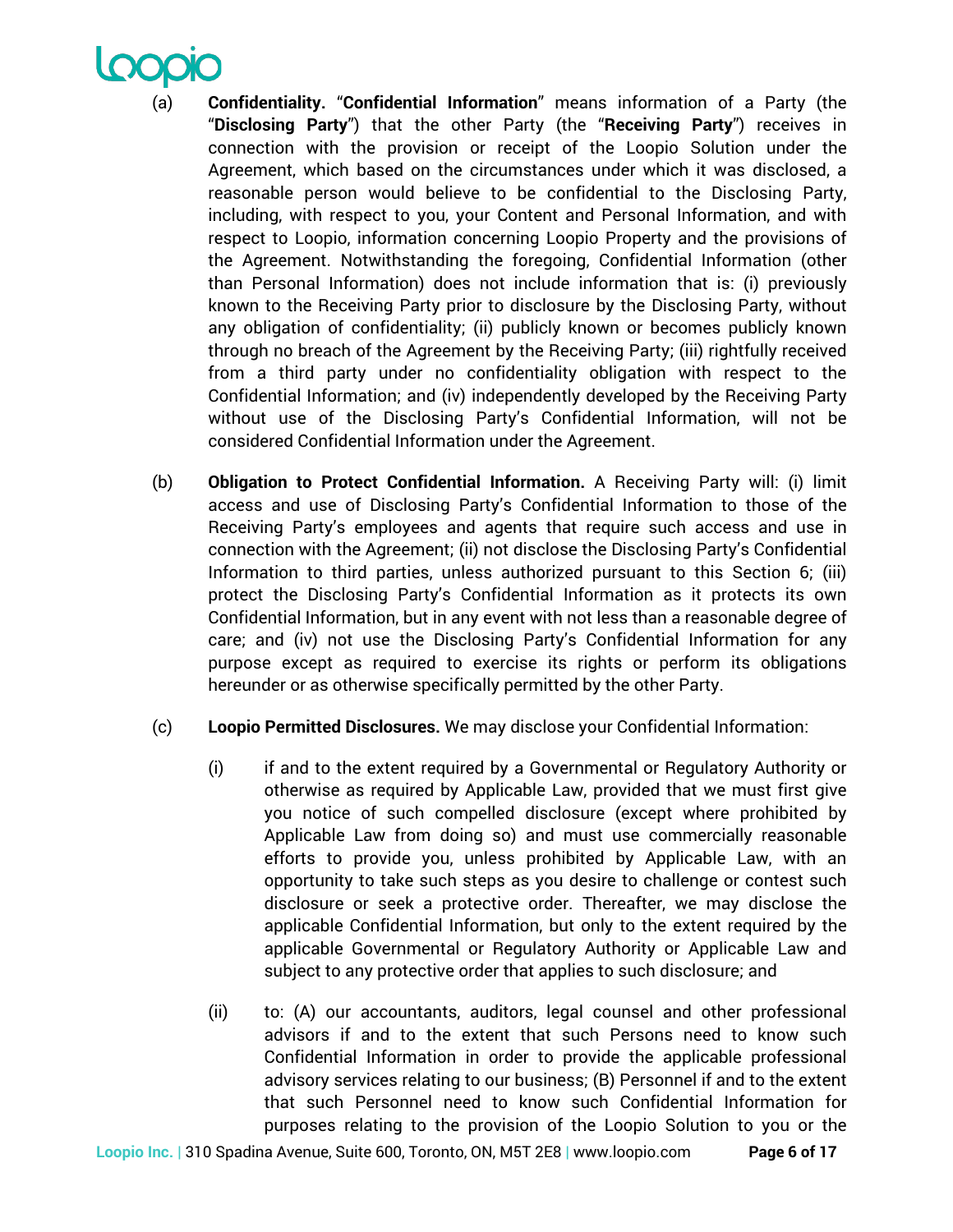

exercise of our rights under the Agreement; provided that such Person has entered into a written agreement with us that includes confidentiality obligations in respect of your Confidential Information that are no less stringent than those contained in the Agreement. We may also disclose your identity and the terms of the Agreement, but not your Content, to potential permitted assignees or successors if and to the extent that such Persons need to know such Confidential Information in connection with a potential sale, merger, amalgamation or other corporate transaction involving our business or assets.

(d) **Feedback.** If you provide suggestions, comments and feedback regarding the Loopio Solution ("Feedback") you covenant that any Feedback provided by Customer or its Users, including, in each case all intellectual property rights therein or relating thereto, are and shall remain the exclusive property of Loopio or its licensors. Customer hereby assigns to Loopio all of its right, title, and interest in and to any Feedback, including all intellectual property rights therein or relating thereto. The Parties acknowledge and agree that the Feedback shall not to contain any Content.

## 7. **NETWORK SECURITY AND DATA BREACH**

We will use commercially reasonable physical, organizational and technical measures to protect your Confidential Information against unlawful access, use or disclosure. Despite such efforts, you acknowledge that our collection, storage, use, and disclosure of Content and Personal Information as contemplated hereunder, will involve transmission over the Internet and over various networks, only part of which may be owned or operated by us. Customer acknowledges and understands that Content or Personal Information may be accessed by unauthorized persons when communicated across the Internet, network communications facilities or other electronic means. We are not responsible for any Content or Personal Information that is delayed, lost, destroyed, altered, intercepted or stored during the transmission of such data across network infrastructure not owned or operated by us, including the Internet, third party websites or your or Users' local networks. You agree that we are not in any way responsible for any interference with your or you Users' use of or access to the Loopio Solution via such means or security breaches arising from or attributable to such network infrastructure and, to the fullest extent permitted by Applicable Law, we waive any and all claims against us in connection therewith.

## 8. **FEES AND PAYMENT TERMS**

Unless otherwise set out in the Order Form:

(a) **Fees, Payment & Charges.** You will pay the applicable fees set out in the Order Form, our invoices to you or as otherwise agreed pursuant to the Agreement (the "**Fees**"). We reserve the right to change the Fees for any Renewal Term by providing you with not less than 30 days' notice prior to the commencement of each Renewal Term, provided that we will not increase the Fees by more than the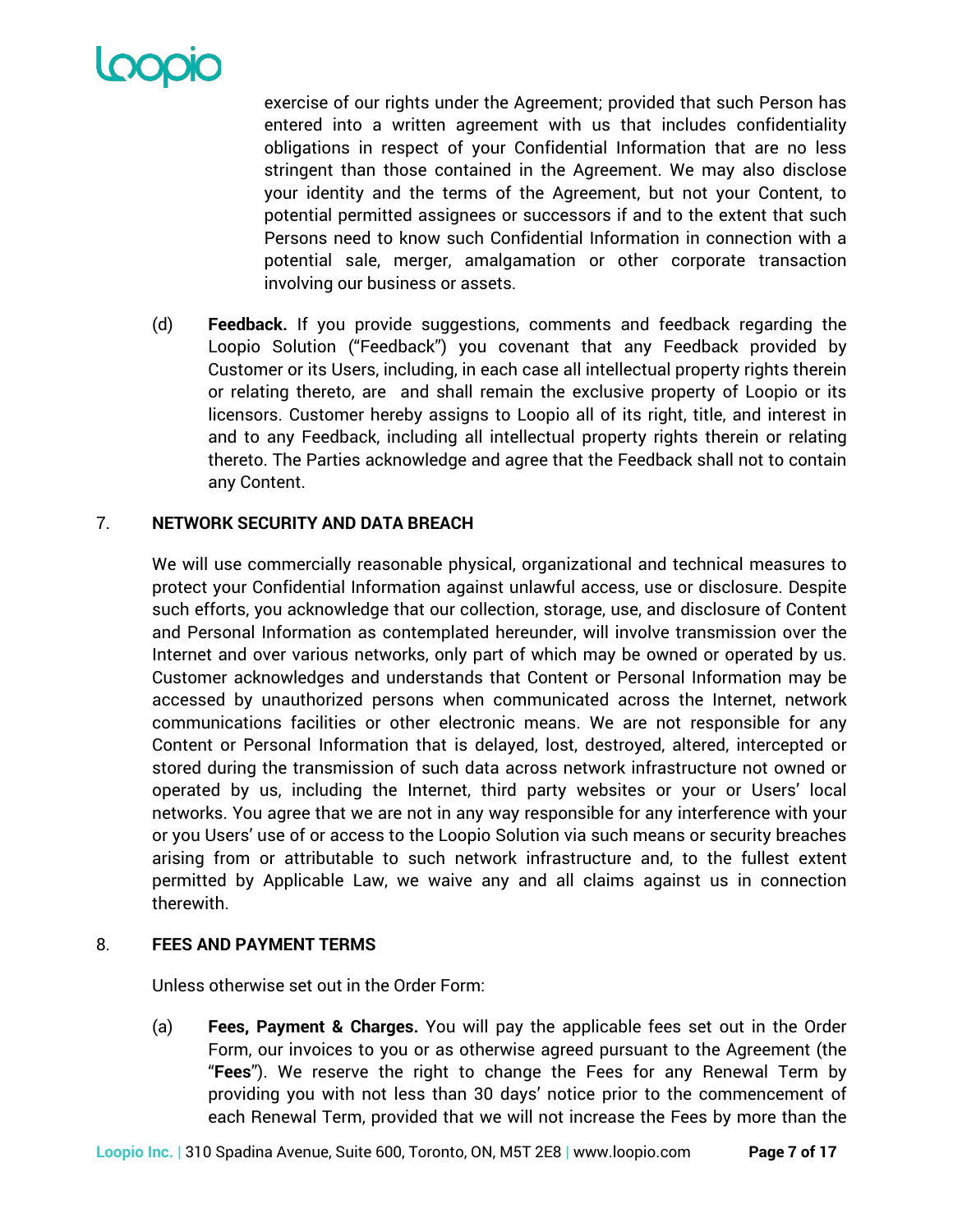

then-current list prices at which we generally make available the Loopio Solution to our customers. All Fees are non-refundable, except where you terminate the Agreement for our uncured material breach pursuant to Section 9(b), in which case we will provide you with a refund for any prepaid Fees on a pro-rata basis calculated from the effective date of termination. In the event that Customer requires a Purchase Order number issued prior to payment of any Loopio invoices issued pursuant to the applicable Order Form, then such Purchase Order number must be provided to Loopio prior to the activation of the Loopio Solution. Customer's execution and return of the applicable Order Form to Loopio without designating a Purchase Order number is deemed an acknowledgment that no purchase order is required for payment of invoices hereunder. Terms, provisions or conditions on any Purchase Order, if any, together with any acknowledgments or other business processes, forms or writing that Customer may use or require in connection with the provision of the Loopio Solution from Loopio are of no force and effect and will have no effect on the rights, duties and obligations of the Parties hereunder, regardless of any failure of Loopio to object to such matters.

- (b) **Invoicing.** We will send you an invoice for any Fees that become due and payable. You will pay all invoiced amounts in accordance with the terms set out in the Order Form and as referenced in each invoice.
- (c) **Set-off; Suspension Rights and Additional Costs for Late Payment.** You may not withhold or setoff any amounts due under the Agreement. We reserve the right to suspend your access to the Loopio Solution, after providing written notice of overdue payment, until all due amounts are paid in full. To offset our additional processing costs arising from late payment, we may invoice you for reasonable administrative charges as set from time to time for administrative or account activities, including collection efforts due to non-payment, bounced checks or rejected payments.
- (d) **Credit Card Payments.** If we permit you to pay the Fees through your credit cards, your use of the Loopio Solution will be subject to the Credit Card Addendum.
- (e) **Taxes.** The Fees and any other amounts quoted in the Agreement do not include tax. You are responsible for paying all governmental sales, use, value-added, commodity, harmonized and other taxes imposed on your access to and use of the Loopio Solution, and all applicable duties, tariffs, assessments, export and import fees or similar charges (including interest and penalties imposed thereon) on the transactions contemplated in connection with the Agreement, other than taxes based on our net income or profits. To the extent we are required to collect such taxes, the applicable tax will be added to your invoice.

## 9. **TERM AND TERMINATION**

(a) **Term.** The Agreement will commence on the Effective Date and will continue throughout the Initial Term, and thereafter, will automatically renew for successive renewal periods at the same duration as the Initial Term, except as otherwise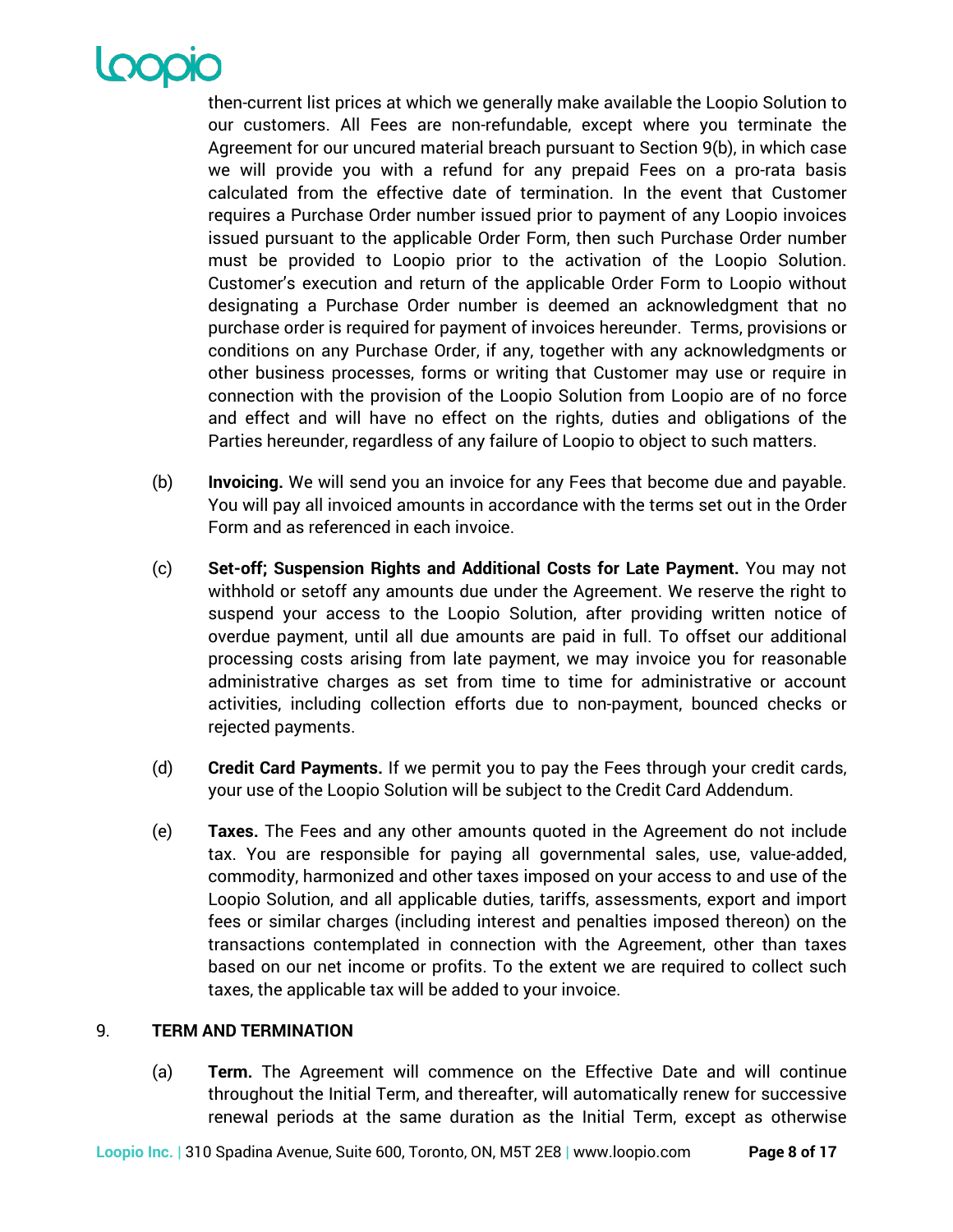agreed in the Order Form (each, a "**Renewal Term**", and together with the Initial Term, the "**Term**"), unless and until: (i) the Agreement is terminated or expires pursuant to this Section 9; or (ii) either Party notifies the other Party of its intention not to renew the Agreement, which notice must be provided no less than 30 days prior to the date of expiry of the Initial Term or any then-current Renewal Term.

- (b) **Termination for Cause.** Either Party may terminate the Agreement for cause if the other Party commits a material breach of a material provision of the Agreement, and fails, within 30 days after receipt of notice of such breach, to cure such breach, except that a Party may terminate the Agreement for cause with immediate effect if such breach is not capable of remedy or if you breach any Use Restriction.
- (c) **Termination for Convenience by You.** If you wish to terminate the Agreement, you can do so at any time by e-mailing us at support@loopio.com. If you terminate for convenience, all outstanding Fees for the unexpired portions of the then-current Initial Term or Renewal Term will become immediately due and payable, irrespective of the payment frequency or other payment terms set out in the Order Form. If you have pre-paid the Fees for a portion of the Term, such pre-paid Fees will not be repayable by us.
- (d) **Other Termination by Us.** We may immediately terminate the Agreement (in whole or in part) on written notice to you if the provision of the Loopio Solution becomes, in our opinion, prohibited under Applicable Law or to comply with an order of a Governmental or Regulatory Authority requiring us to cease making available the Loopio Solution to you, in which case your sole and exclusive remedy will be to receive a refund of any pre-paid Fees attributable to the period after the effective date of termination.
- (e) **Effect of Termination.** Upon expiration or termination of the Agreement your access to and rights to use the Loopio Solution will immediately terminate. Upon payment of all applicable Fees under the Agreement and provided that you notify us within 30 days of the effective date of termination or expiry of the Agreement, you may request and receive a copy of your Content and Personal Information from the Loopio Platform (subject to a legal requirement to maintain such information), and we will use commercially reasonable efforts to fulfill such request within 30 days of your request in either Microsoft Word or Excel file formats. If you do not notify us within 30 days of the effective date of termination or expiry of the Agreement your Content will be deleted.
- (f) **Survival.** The following Sections, together with any other provision of the Agreement which expressly or by its nature survives termination or expiration, or which contemplates performance or observance subsequent to termination or expiration of the Agreement, will survive expiration or termination of the Agreement for any reason: Section 1 (Definitions), Section 5 (Ownership), Section 6 (Confidentiality), Section 7 (Internet Security and Data Breach), Section 8 (Fees and Payment Terms), Section 10 (Indemnification), Section 11 (Warranties;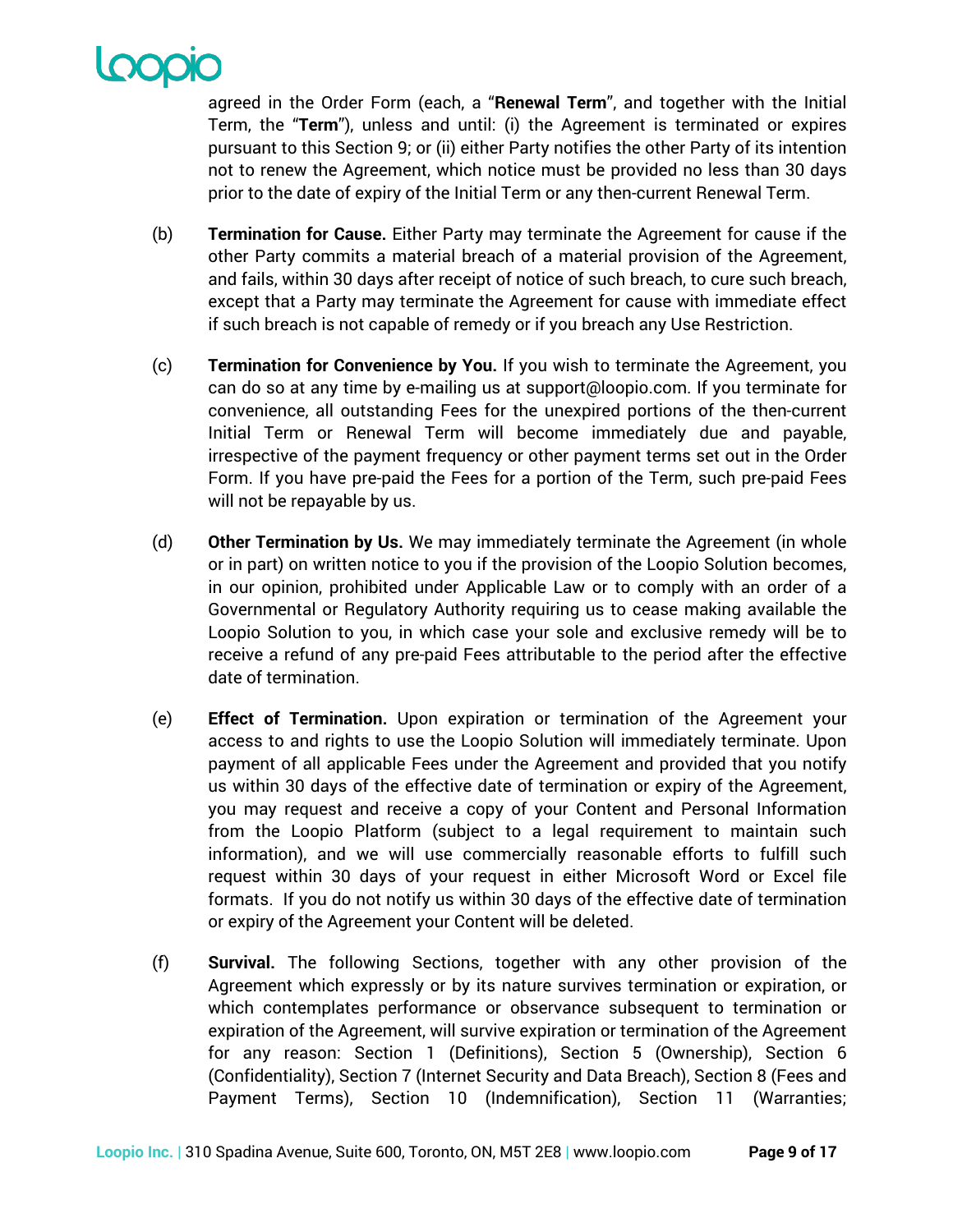Disclaimers; Limitation of Liabilities), this Section 9(f) (Survival), and Section 12 (General Terms).

# 10. **INDEMNIFICATION**

- (a) **Your Indemnity to Us.** You will defend and hold harmless us and our affiliates, employees, officers, directors, agents, successors and assigns, at your own expense, against any and all third party liability (including damages, recoveries, deficiencies, interest, penalties and legal fees), directly or indirectly arising from or in connection with: (i) your Content; (ii) your violation of any third party rights (including third party intellectual property rights or privacy rights); and (iii) your use of the Loopio Solution contrary to the Agreement.
- (b) **Our Indemnity to You.** We will defend and hold harmless you and your employees, officers, directors, agents, successors and assigns, at our own expense, against any and all third party liability (including damages, recoveries, deficiencies, interest, penalties and legal fees), directly or indirectly arising from or in connection with any third party claims that your use of the Loopio Platform as permitted hereunder infringes or misappropriates the intellectual property rights of a third party under the laws of the United States, Canada or England and Wales ("Infringement Claim") In the event of an Infringement Claim, or if Loopio reasonably believes the Loopio Platform may infringe or misappropriate, Loopio may in its discretion and at no cost to Customer (i) modify the Loopio Platform so that they no longer infringe or misappropriate, (ii) obtain a license for Customer's continued use of the Loopio Platform in accordance with this Agreement, or (iii) terminate the applicable Order Form for the Loopio Solution upon written notice and refund to Customer any prepaid Fees covering the remainder of the term of such Order Forms after the effective date of termination. This section 10(b) states Loopio's sole liability to, and Customer's exclusive remedy, in respect of any Infringement Claim.
- (c) **Indemnification Procedures.** The indemnifying Party under Section 10(a) or 10(b), as applicable, will pay all damages finally awarded by a court of competent jurisdiction to the third party claimant or any settlement amounts agreed by the indemnifying Party along with all fees, costs and expenses (including reasonable attorneys' fees) incurred. The indemnifying Party's obligations under this Section 10 are subject to the condition that the indemnified Party will: (i) notify the indemnifying Party promptly of any claims within 10 days of being served with a claim; and (ii) permit the indemnifying Party to control the defense and settlement of such claims (provided that the indemnifying Party will not settle or compromise any claim that requires the indemnified Party to make any admission of liability or take any actions, without the indemnified Party's consent). Without limiting the foregoing, the indemnified Party will assist and cooperate with the indemnifying Party, as requested by the indemnifying Party at the indemnifying Party's expense, in defending or settling the applicable claim.

# 11. **WARRANTIES; DISCLAIMERS; LIMITATION OF LIABILITY.**

**Loopio Inc. |** 310 Spadina Avenue, Suite 600, Toronto, ON, M5T 2E8 **|** www.loopio.com **Page 10 of 17**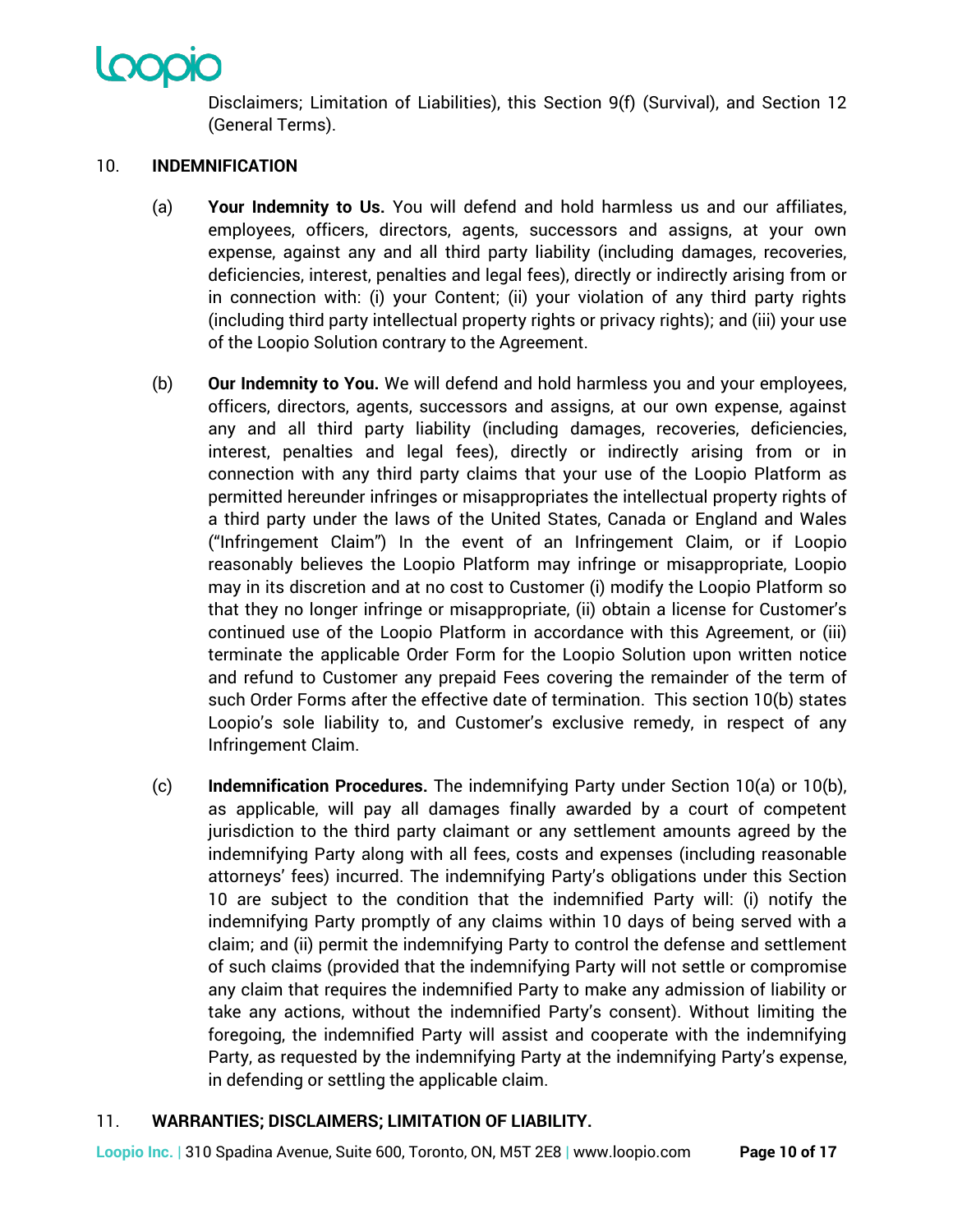

- (a) **Your Warranties.** You covenant, represent and warrant to us that: (i) the Content you provide to us or through the Loopio Platform will only contain Personal Information in respect of which you have provided all notices and disclosures, obtained all applicable third party consents and permissions and otherwise have all authority, in each case as required by Applicable Law, to enable us to provide the Loopio Solution to you and your users; (ii) the Content will not infringe, violate or misappropriate the rights of any third parties, including the intellectual property rights and moral rights of such third parties; and (iii) you will, at all times, comply with Applicable Law in connection with your use of the Loopio Solution.
- (b) **Our Warranties.** We hereby covenant and warrant to you that: (i) we have the right to make available to you the Loopio Platform and Help Center and Online Resources under the terms of the Agreement; and (ii) the User Support Services will be performed in a professional and workmanlike manner. You acknowledge and agree that your right to terminate the Agreement pursuant to Section 9(b) will be the sole and exclusive remedy for any breach of the foregoing covenants and warranties.
- (c) **DISCLAIMER.** EXCEPT AS EXPRESSLY SET OUT IN THE AGREEMENT, THE LOOPIO SOLUTION IS PROVIDED "AS IS" AND "AS AVAILABLE" AND WE DO NOT MAKE ANY EXPRESS, IMPLIED, COLLATERAL OR STATUTORY WARRANTIES, CLAIMS OR REPRESENTATIONS WITH RESPECT TO THE LOOPIO SOLUTION, INCLUDING ANY WARRANTIES OR CONDITIONS OF QUALITY, RELIABILITY, COMPATIBILITY, PERFORMANCE, INTEGRITY OF DATA, SECURITY, MERCHANTABILITY OR FITNESS FOR USE FOR A PARTICULAR PURPOSE OR ANY WARRANTIES OR CONDITIONS ARISING OUT OF COURSE OF DEALING. LOOPIO FURTHER DOES NOT REPRESENT OR WARRANT THAT THE LOOPIO SOLUTION WILL ALWAYS BE AVAILABLE, ACCESSIBLE, UNINTERRUPTED, TIMELY, SECURE, ACCURATE, COMPLETE AND ERROR-FREE OR WILL OPERATE WITHOUT DATA LOSS (INCLUDING PACKET LOSS).
- (d) **Limitation of Liability – Type.** To the maximum extent permitted by Applicable Law, neither Party nor any of its affiliates, licensors or subcontractors will have any liability to the other or any other Person or entity under the Agreement for: (i) any indirect, reliance, incidental, special, punitive, exemplary or consequential damages; (ii) loss of revenue or profit, loss of or damage to data, business interruption, replacement or recovery costs (whether direct or indirect losses); or (iii) any third party breach pursuant to Section 7, or any other unauthorized access to the Loopio Solution and Content (except to the extent that such unauthorized access is directly attributable to our gross negligence or willful misconduct) (whether direct or indirect losses); in each case, whether arising from contract, equity, tort (including negligence or strict liability) or any other theory of liability, even if a Party has been advised of the possibility of such damages, or they are foreseeable.
- (e) **Limitation of Liability - Amount.** To the maximum extent permitted by Applicable Law, in no event will either Party's (including its licensors and subcontractors) total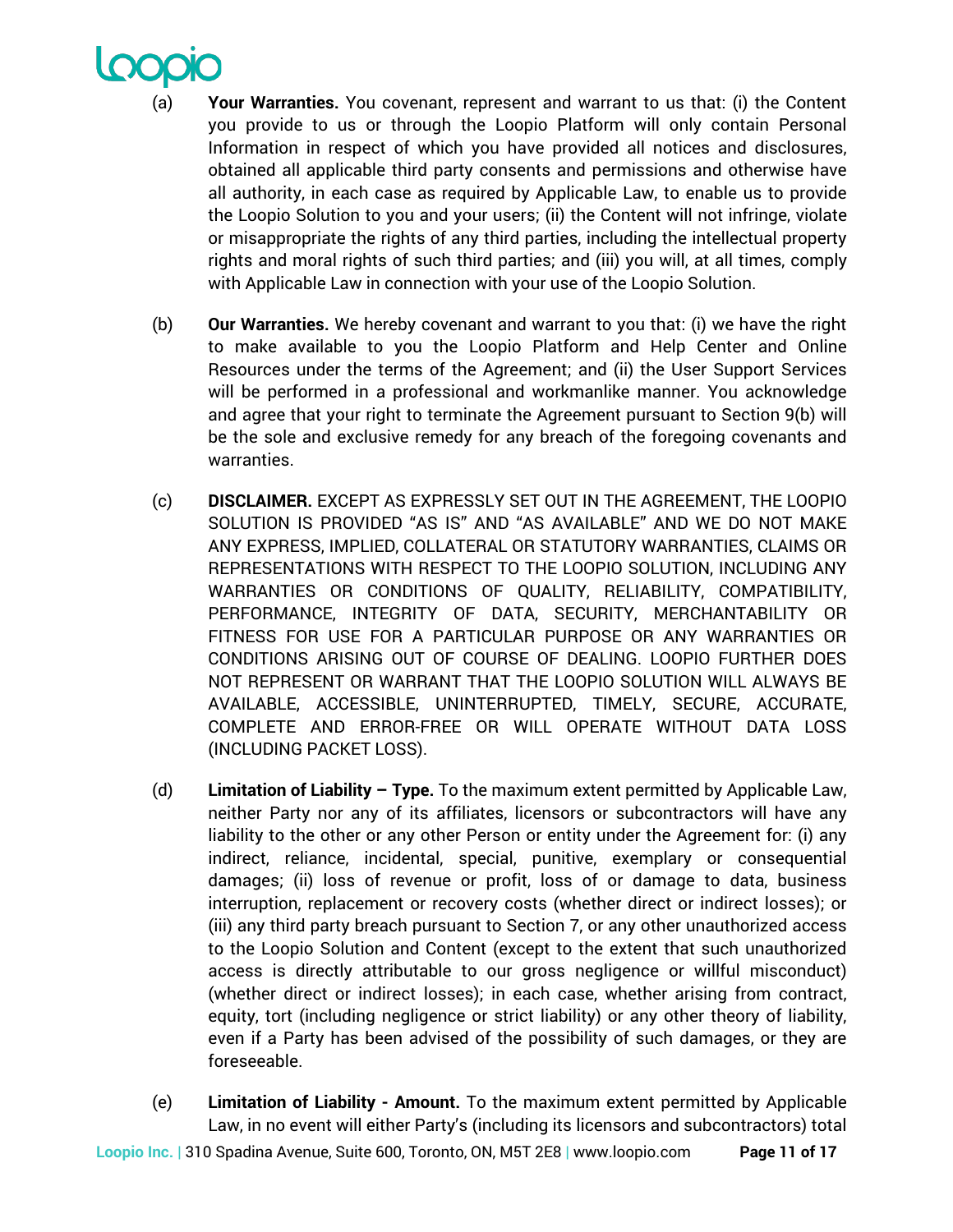

aggregate liability to the other Party arising out of or related to the Agreement, whether in contract, tort or under any other theory of liability, exceed the total amount paid by you hereunder in the 12 months preceding the incident giving rise to the claim.

(f) **Fair Allocation of Risk.** The disclaimer of representations, warranties and conditions and limitation of liability constitute an essential part of the Agreement and reflect a fair allocation of risk between us. You acknowledge and agree that but for the disclaimer of representations, warranties and conditions and limitation of liability, neither Loopio nor any of its licensors would enter into (including granting the rights granted in) the Agreement.

# 12. **GENERAL TERMS**

- (a) **Notices.** Notices sent to either Party will be effective when received by the other Party. Notices must be in writing and sent to the other Party's address or email set forth in the Order Form. You will notify us of any changes if your contact for notices changes.
- (b) **Construction.** Except as otherwise provided in the Agreement, each of our rights and remedies under the Agreement are cumulative. The terms "include" and "including" mean, respectively, "include without limitation" and "including without limitation." The headings of sections of the Agreement are for reference purposes only and have no substantive effect. The terms "consent" or "discretion", when used in respect to Loopio in the Agreement, means our right to withhold such consent or exercise such discretion, as applicable, arbitrarily and without any implied obligation to act reasonably or explain our decision.
- (c) **Subcontractors.** We may use subcontractors and sub-processors to assist us with the provision of the Loopio Solution to you, including the hosting and back-up of your Content and Personal Information, as detailed in our Privacy Policy.
- (d) **Independent Contractors.** The Agreement does not create a partnership, agency, franchise, joint venture or employment relationship between the Parties. Our relationship to you is that of an independent contractor and neither of us will have, or will represent to any third party that it has, any authority to act on behalf of the other Party.
- (e) **Logos.** You hereby grant us to the non-exclusive right and licence to use your name, logo, trademark and tradenames (the "**Client Brand**") for sales and marketing purposes to reference you as our customer, including on our Website. For the avoidance of doubt, we will not use your Client Brand for any other purposes without your prior consent.
- (f) **Force Majeure.** Neither you (except for payment due under the Agreement) nor us will be liable for delays caused by any event or circumstance beyond our reasonable control, including acts of God, acts of government, flood, fire,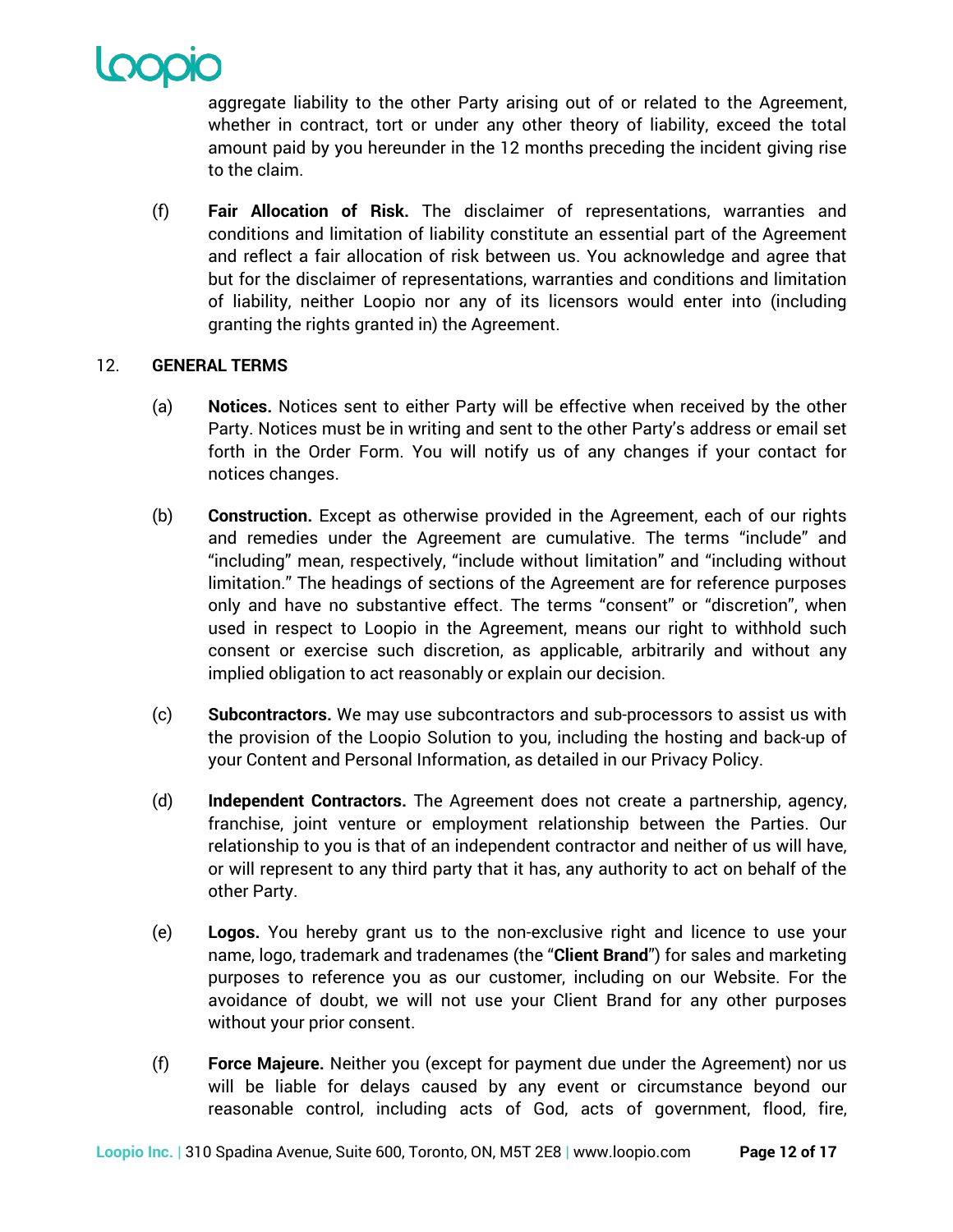

earthquakes, civil unrest, acts of terror, strikes or other labor problems or Internet service provider failures or delays.

- (g) **Severability.** If any term or provision hereof be deemed unlawful, invalid, void or unenforceable by a court of competent jurisdiction, either in its entirety or in a particular application, the remainder of the Agreement will nonetheless remain in full force and effect and the invalid, void or unenforceable portion will be severed from the Agreement.
- (h) **Export Control.** Use of the Loopio Platform may be subject to the export and import laws of Canada, the United States and other countries. You agree to comply with all applicable export and import laws and regulations that may apply to the Loopio Platform.
- (i) **Applicable Law and Venue.** The Agreement and any action related thereto will be governed by and construed in accordance with the laws of the Province of Ontario and the federal laws of Canada applicable therein, without giving effect to any conflict of laws principles. Any legal proceedings arising out of or relating to the Agreement will be subject to the jurisdiction of the courts sitting in Toronto, Ontario, Canada, and the Parties irrevocably attorn to the exclusive personal jurisdiction and venue of the courts sitting therein. The U.N. Convention on Contracts for the International Sale of Goods will not apply to the Agreement. Each Party hereby waives any right to jury trial in connection with any action or litigation in any way arising out of or related to the Agreement.
- (j) **Entire Agreement.** The Agreement constitutes the entire agreement governing your use of the Loopio Solution between us and supersedes all prior or contemporaneous agreements, representations or other communications, whether written or oral, including any non-disclosure and pilot agreements. The Agreement will not be modified except by written agreement of the Parties or by us to the extent set out in the Agreement.
- (k) **Waiver.** Our failure to exercise or enforce any right or provision under the Agreement will not constitute a waiver of such right or provision.
- (l) **Assignment.** You may not assign any part of the Agreement or any rights or licenses granted hereunder, whether voluntarily, by operation of law, or otherwise without our prior written consent. We may, without your consent, assign any part of the Agreement our rights hereunder. Any assignment in violation of this Section will be void. The Agreement will enure to the benefit of, and be binding upon, each of us and each of our permitted successors and assigns.
- (m) **Order of Precedence.** To the extent of any conflict or inconsistency between these Terms and Conditions and the terms and conditions in the Order Form, the terms and conditions in the Order Form will prevail to the extent of such conflict or inconsistency.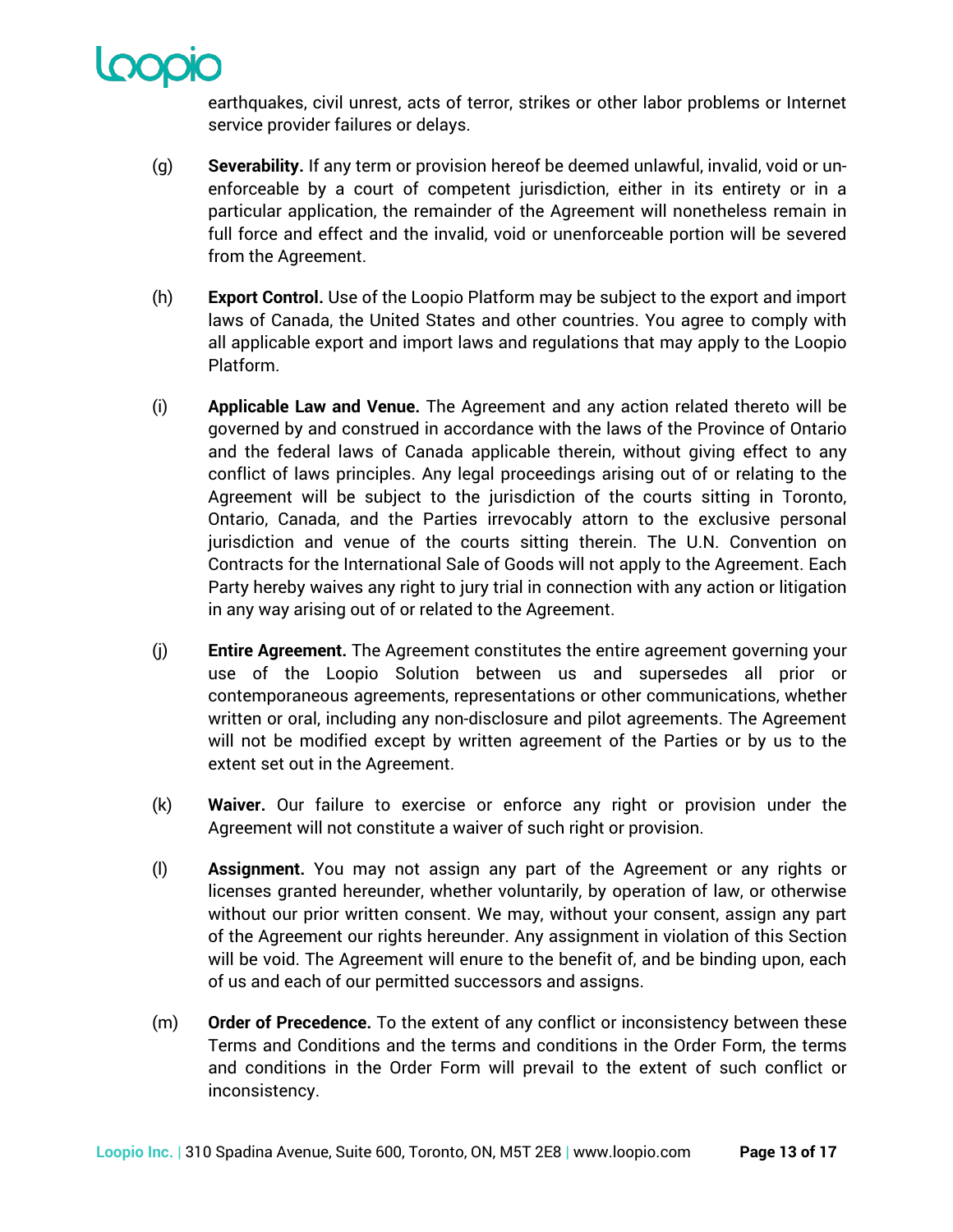

- (n) **Electronic Execution.** The Agreement may be executed in one or more counterparts (including electronically), each of which will be deemed an original and all of which will be taken together and deemed to be one instrument.
- (o) **English Language.** It is the express wish of the Parties that the Agreement and all related documents be drawn up in English. C'est la volonté expresse des Parties que la présente convention ainsi que les documents qui s'y rattachent soient rédigés en anglais.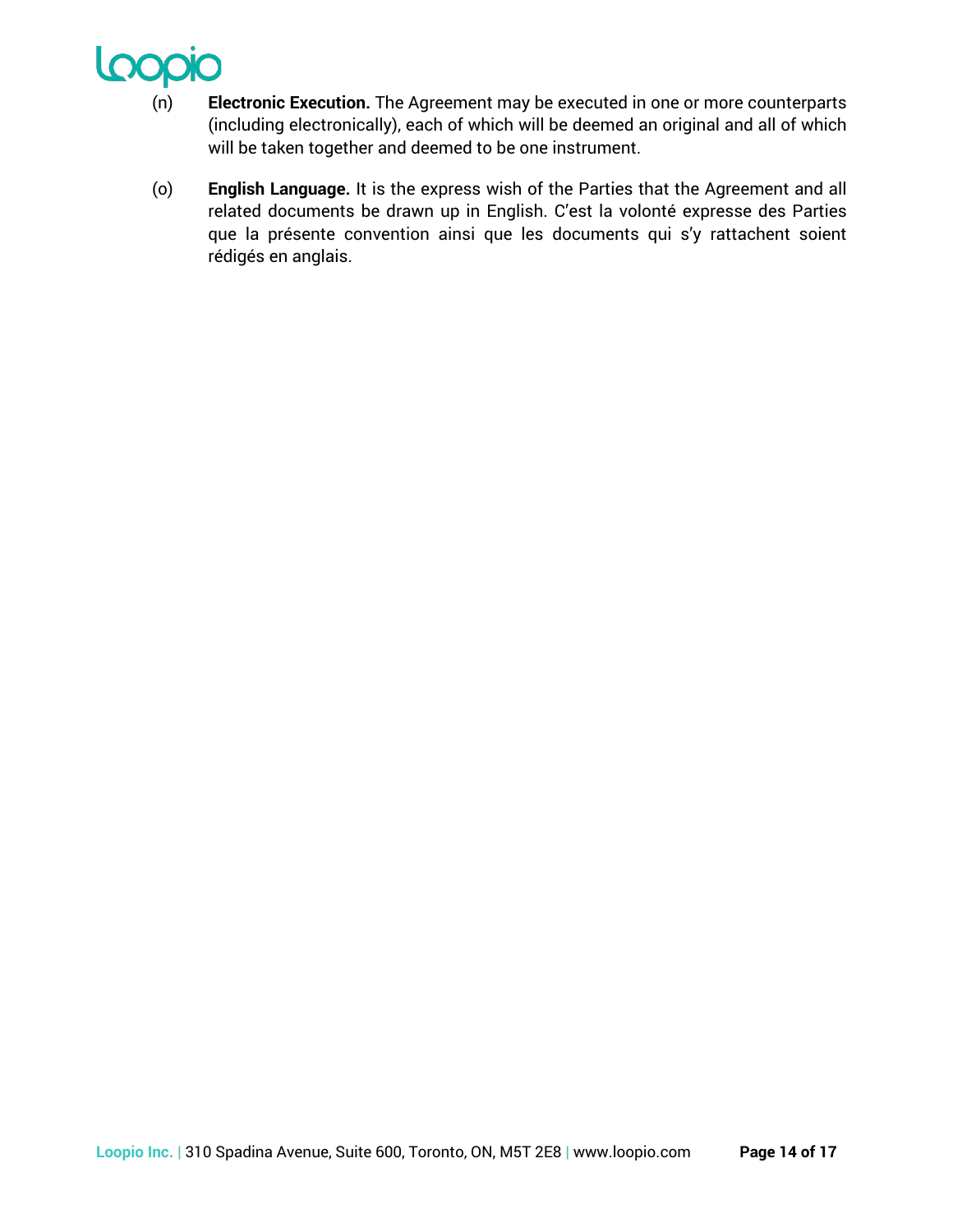

# **APPENDIX 1**

## **DEFINITIONS**

## 1. **Defined Terms**

- (a) "**Agreement**" has the meaning set out in the Order Form.
- (b) "**Applicable Law**" means all applicable provisions of all statutes, laws, rules, regulations, administrative codes, ordinances, decrees, orders, decisions, injunctions, awards judgments or other requirements of any Governmental or Regulatory Authority, including Privacy Laws.
- (c) "**Client Brand**" has the meaning set out in Subsection 12(e).
- (d) "**Confidential Information**" has the meaning set out in Section 6(a).
- (e) "**Content**" has the meaning set out in Section 5(b).
- (f) "**Credit Card Addendum**" means the terms applicable to payment by credit card on our Website accessible via https://www.loopio.com/credit-card
- (g) "**Customer**" or "**you**" or "**your**" each has the meaning set out in the Order Form.
- (h) "**De-Identified Information**" has the meaning set out in Section 5(b).
- (i) "**Disclosing Party**" has the meaning set out in Section 6(a).
- (j) "**Effective Date**" has the meaning set out in the Order Form.
- (k) "**Feedback**" has the meaning set out in Subsection 6(d).
- (l) "**Fees**" has the meaning set out in Subsection 8(a).
- (m) "**Governmental or Regulatory Authority**" means any national, provincial, state, county, municipal, quasi-governmental or self-regulatory department, authority, organization, agency, commission, board, tribunal, dispute settlement panel or body, bureau, official, minister, Crown corporation, or court or other law, rule, or regulation-making entity having jurisdiction over us, you, or any other Person, property, activity, event or other matter in connection with or related to the Agreement, including subdivisions of, political subdivisions of and other entities created by, such entities.
- (n) "**Help Center and Online Resources**" means any User guides, FAQs, documentation or online resources made available by us to you in respect of use of the Loopio Platform or otherwise provided by us to you, including through the Website.
- (o) "**Initial Term**" has the meaning set out in the Order Form.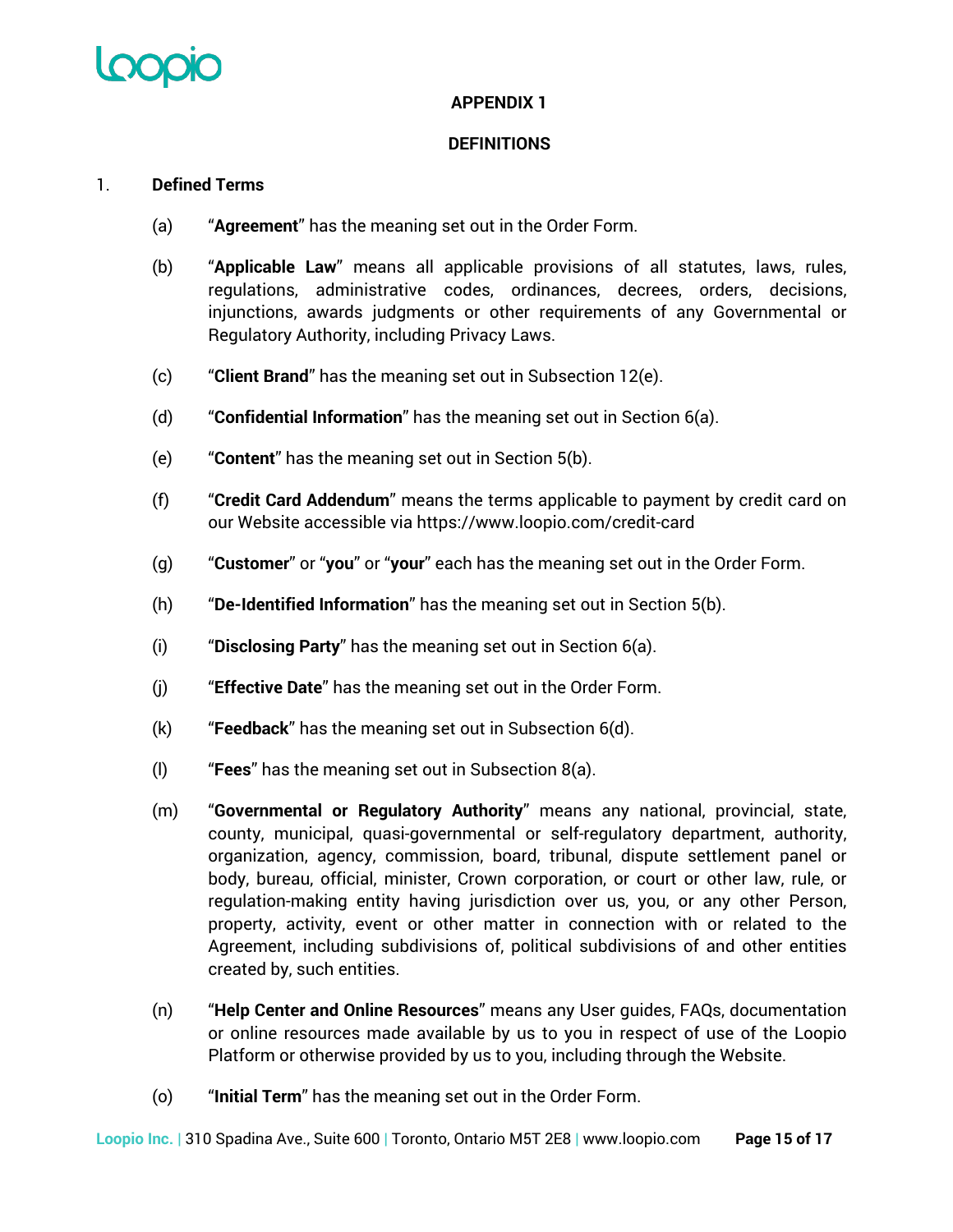

- (p) "**Loopio**" or "**our**" or "**us**" or "**we**" have the meaning set out in the Order Form.
- (q) "**Loopio Platform**" means our request for proposals and security questionnaire response software-as-a-service platform.
- (r) "**Loopio Property**" has the meaning set out in Subsection 5(a).
- (s) "**Loopio Solution**" means the Loopio Platform, the User Support Services and the Help Center and Online Resources.
- (t) "**Onboarding and Training Services**" means the onboarding and training services agreed by the Parties and set out in the Order Form.
- (u) "**Order Form**" means the order form agreed by you and us detailing the commercial terms governing your access to or use of the Loopio Platform.
- (v) "**Party**" or "**Parties**" has the meaning set out in the Order Form.
- (w) "**Person**" means any individual, sole proprietorship, partnership, firm, entity, unincorporated association, unincorporated syndicate, unincorporated organization, trust, body corporate, or Governmental or Regulatory Authority, and where the context requires, any of the foregoing when they are acting as trustee, executor, administrator or other legal representative.
- (x) "**Personal Information**" means information about an identifiable individual that is transferred by Customer, or its permitted agents, to Loopio hereunder.
- (y) "**Personnel**" means our employees, individual contractors engaged on a staff augmentation basis, agents and representatives, and our subcontractors, including sub-processors.
- (z) "**Privacy Laws**" means any applicable privacy, personal data protection, or other similar laws.
- (aa) "**Privacy Policy**" has the meaning set out in Section 3(c).
- (bb) "**Receiving Party**" has the meaning set out in Section 6(a).
- (cc) "**Renewal Term**" has the meaning set out in Section 9(a).
- (dd) "**Term**" has the meaning set out in Subsection 9(a).
- (ee) "**Terms and Conditions**" means these terms and conditions set out in this document or, if amended by agreement of the Parties, as appended to or associated with your Order Form.
- (ff) "**Use Restrictions**" has the meaning set out in Subsection 2(e).